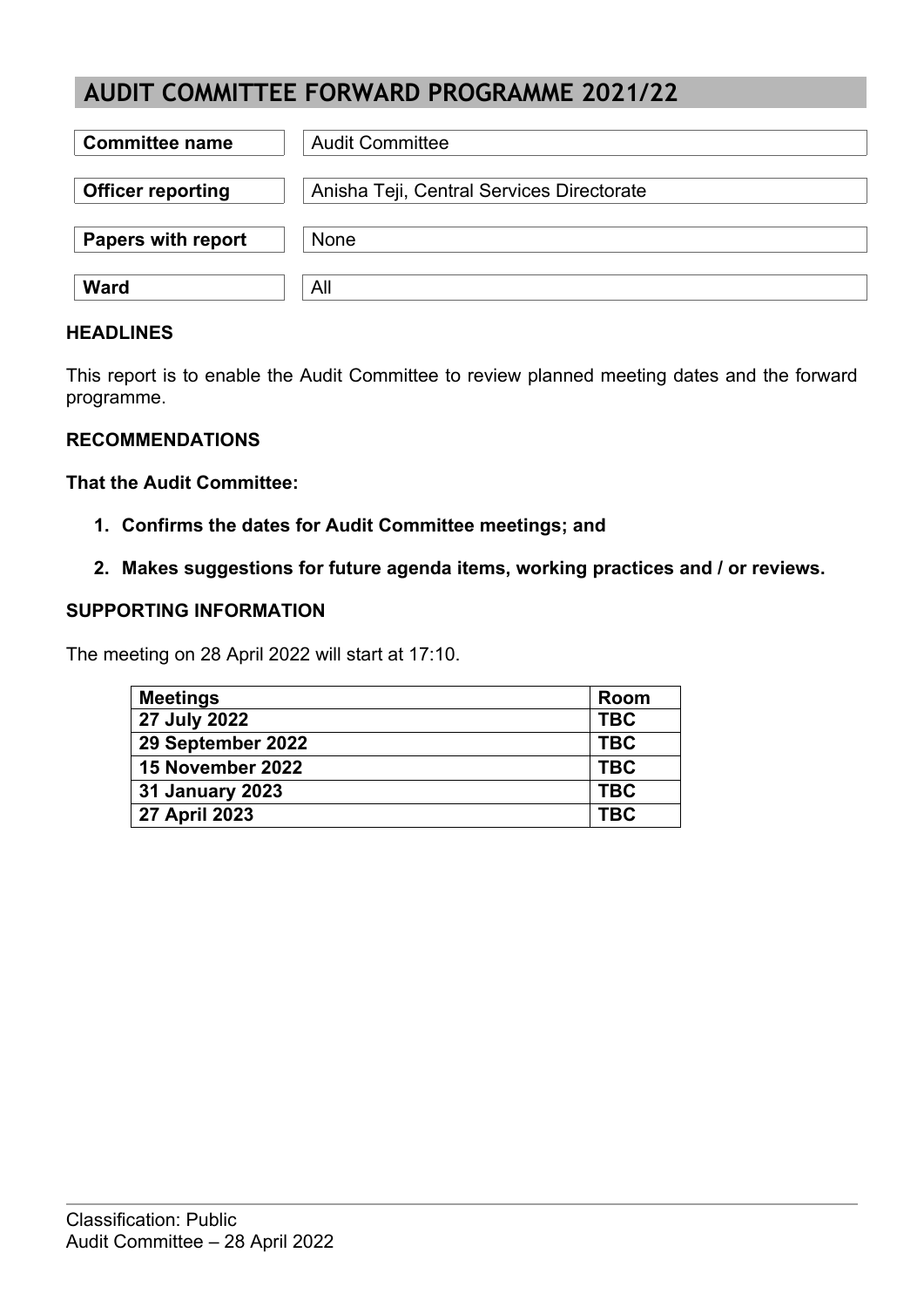| <b>Meeting Date</b> | <b>Item</b>                                                                                                     | <b>Lead Officer</b>                                           |
|---------------------|-----------------------------------------------------------------------------------------------------------------|---------------------------------------------------------------|
| 27 July 2022        | **Private meeting with Ernst & Young<br>to take place before the meeting                                        |                                                               |
|                     | Annual Internal Audit Report 2022/23<br>(including the HIA Opinion Statement)                                   | Head of Internal Audit and Risk<br>Assurance                  |
|                     | <b>Annual Counter Fraud Report</b><br>2021/22                                                                   | Interim Head of Counter Fraud                                 |
|                     | <b>Internal Audit Progress Report</b><br>Quarter 1 2022/23 (incl. the Quarter 2<br>2022/23 Internal Audit Plan) | Head of Internal Audit and Risk<br>Assurance                  |
|                     | <b>Counter Fraud Progress Report</b><br>Quarter 1 2022/23                                                       | Deputy Director of Exchequer<br>Services & Business Assurance |
|                     | 2021/22 Q4 Corporate Risk Register -                                                                            | Deputy Director of Exchequer<br>Services & Business Assurance |
|                     | Member training programme/skills<br>matrix                                                                      | <b>Democratic Services</b>                                    |
|                     | <b>Forward Programme</b>                                                                                        | <b>Democratic Services</b>                                    |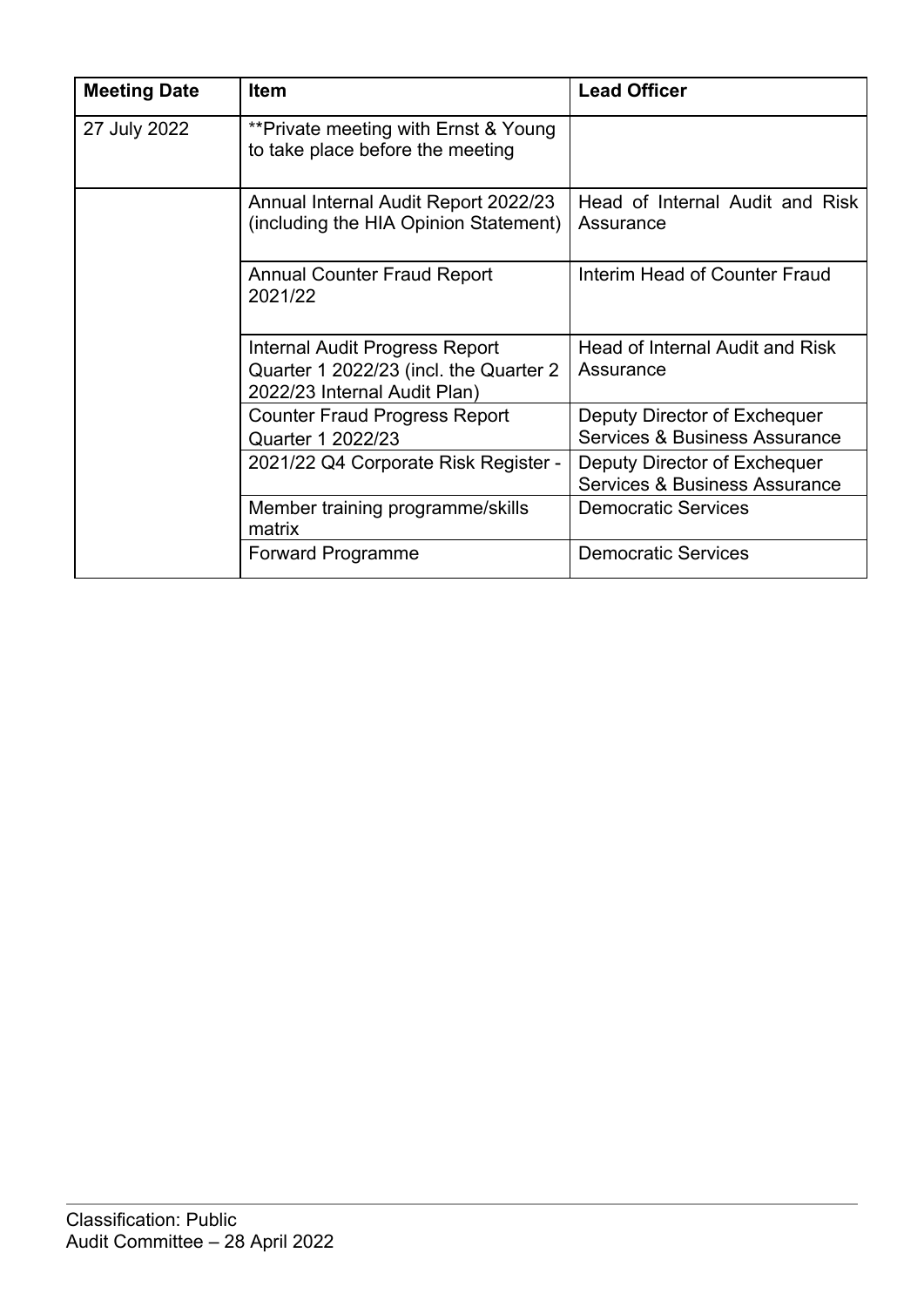| <b>Meeting Date</b>  | <b>Item</b>                                                                                                                                                                                                                                                          | <b>Lead Officer</b>                                                      |
|----------------------|----------------------------------------------------------------------------------------------------------------------------------------------------------------------------------------------------------------------------------------------------------------------|--------------------------------------------------------------------------|
| 29 September<br>2022 | **Private meeting with Corporate<br>Director of Finance to take place<br>before the meeting                                                                                                                                                                          |                                                                          |
|                      | Approval of the 2022/23 Statement of<br><b>Accounts (Including Annual</b><br>Governance Statement & External<br>Audit Results Report on the Audit for<br>the Year Ended 31/03/2022) &<br><b>External Audit Report on the Pension</b><br>Fund Annual Accounts 2021/22 | Ernst & Young                                                            |
|                      | Annual Report of the Audit<br>Committee 2021/22                                                                                                                                                                                                                      | Deputy Director of Exchequer<br><b>Services &amp; Business Assurance</b> |
|                      | <b>Internal Audit Progress Report</b><br>Quarter 2 2022/23 (incl. the Quarter 3<br>2022/23 Internal Audit Plan)                                                                                                                                                      | Head of Internal Audit and Risk<br>Assurance                             |
|                      | 2022/23 Q1 Corporate Risk Register -                                                                                                                                                                                                                                 | Deputy Director of Exchequer<br>Services & Business Assurance            |
|                      | <b>Annual Risk Management Report</b><br>2021/22                                                                                                                                                                                                                      | Deputy Director of Exchequer<br>Services & Business Assurance            |
|                      | Update on the Effectiveness of the<br>Implementation of the Audit<br>Committee                                                                                                                                                                                       | Head of Internal Audit and Risk<br>Assurance                             |
|                      | <b>Forward Programme</b>                                                                                                                                                                                                                                             | <b>Democratic Services</b>                                               |

| <b>Meeting Date</b> | <b>Item</b>                                                                                                                 | <b>Lead Officer</b>                                    |
|---------------------|-----------------------------------------------------------------------------------------------------------------------------|--------------------------------------------------------|
| 15 November<br>2022 | **Private meeting with Deputy<br>Director of Exchequer Services &<br>Business Assurance to take place<br>before the meeting |                                                        |
|                     | EY 2021/22 Auditor's Annual Report<br>and Grant Certification                                                               | <b>Corporate Director of Finance</b><br>/Ernst & Young |
|                     | <b>Counter Fraud Progress Report</b><br>Quarter 2 2022/23                                                                   | <b>Head of Counter Fraud</b>                           |
|                     | <b>Forward Programme</b>                                                                                                    | <b>Democratic Services</b>                             |